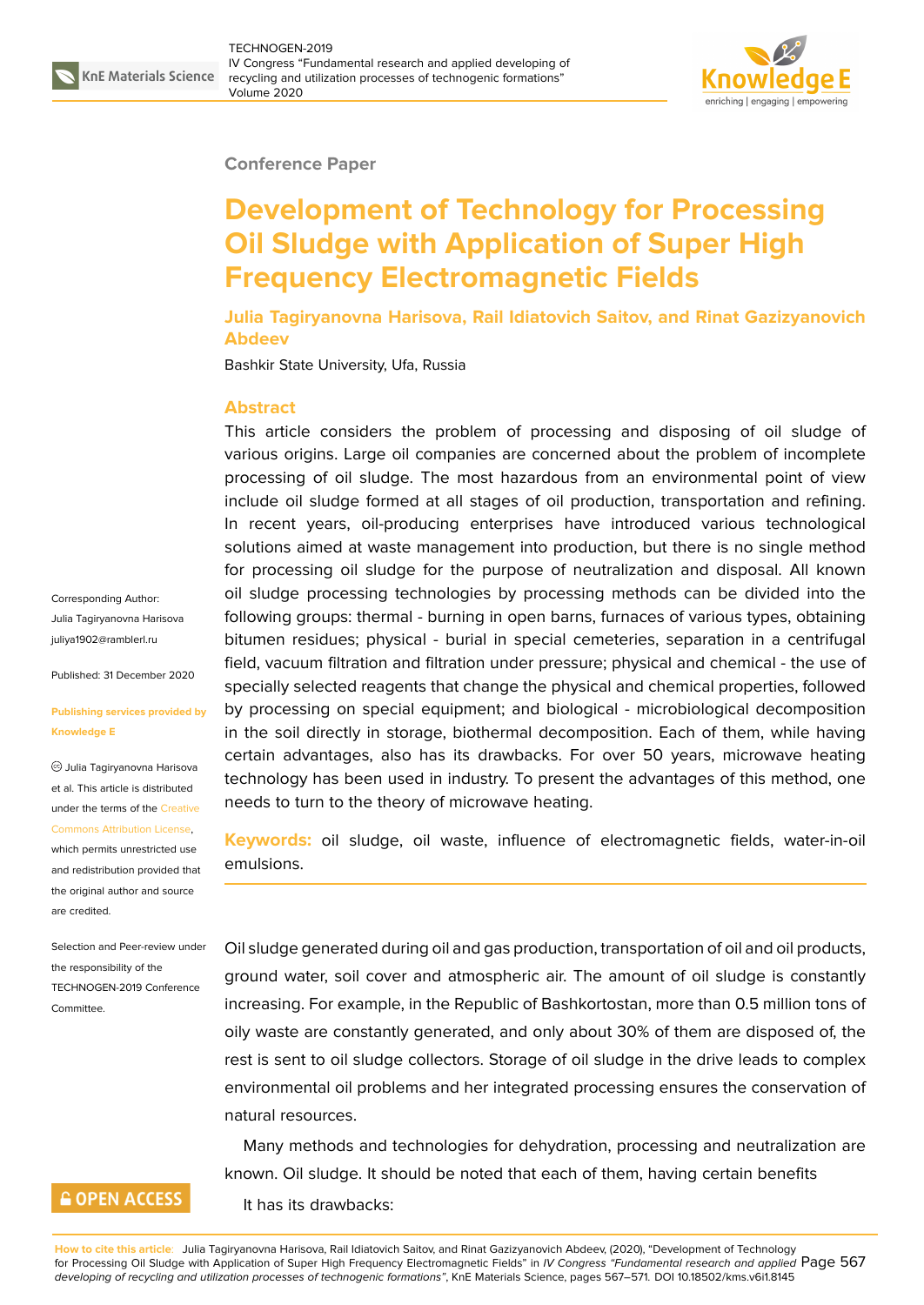- existing methods of dehydration are long in time, require the use of special means (chemical reagents demulsifiers), energy and material consuming;

- in the thermolysis reactors there is a constant transfer of raw materials due to water cut oil sludge, the formation of coke cake is observed at the bottom and walls of the reaction devices, which impedes heat transfer, cleaning the reactor and unloading the products of processing and disposal;

- currently used methods for the disposal of toxic oil sludge are ineffective and timeconsuming.

Tighter requirements environmental safety production has made the solution to the problem of disposal of oil sludge particularly relevant. Currently, the main method of disposal is the disposal of sludge at the place of its accumulation. Liquid components are pre-pumped out of the slurry lakes (technical water, oil residues that are processed into oil products), after which the lake is covered with soil, the surface layer of which is being reclaimed.

If environmentalists have no questions about the surface reclaimed layer, the littered oil sludge in the form of a semi-dry residue poses a threat of soil pollution water, so this technology does not meet modern requirements [1].

One of the main and important technological processes in the oil and oil refining industry at oil treatment plants is the dehydration process oil-water emulsion. The water-in-oil emulsion is formed during productio[n,](#page-3-0) transportation and oil refining and is a heterogeneous system consisting of small drops water dispersed in oil. The main methods for the destruction of oil emulsions of the type "Water in oil" at present: cold separation (sludge without heating), in-pipe demulsification, centrifugation, filtration, thermochemical effect, electrical impact. All these methods require significant investment in various equipment, intended for dehydration. In some cases, this equipment is very bulky and energy intensive.

To increase the degree of dehydration to 95%, microwave dehydration is proposed, which is one of the promising methods for the destruction of emulsions.

Microwave (microwave) radiation is well absorbed by a number of substances and therefore is widely used to heat them. When microwave heating, heat is released in the entire volume material, which is especially useful for drying materials and heating reactive chemicalmixtures. Since microwave heating does not require heat transfer, it is carried out by converting electromagnetic energy into thermal energy in the entire volume where microwave radiation penetrates, then the rate heating of samples can be increased many times in comparison with traditional methods.

Microwave heating has the following advantages over traditional methods heating: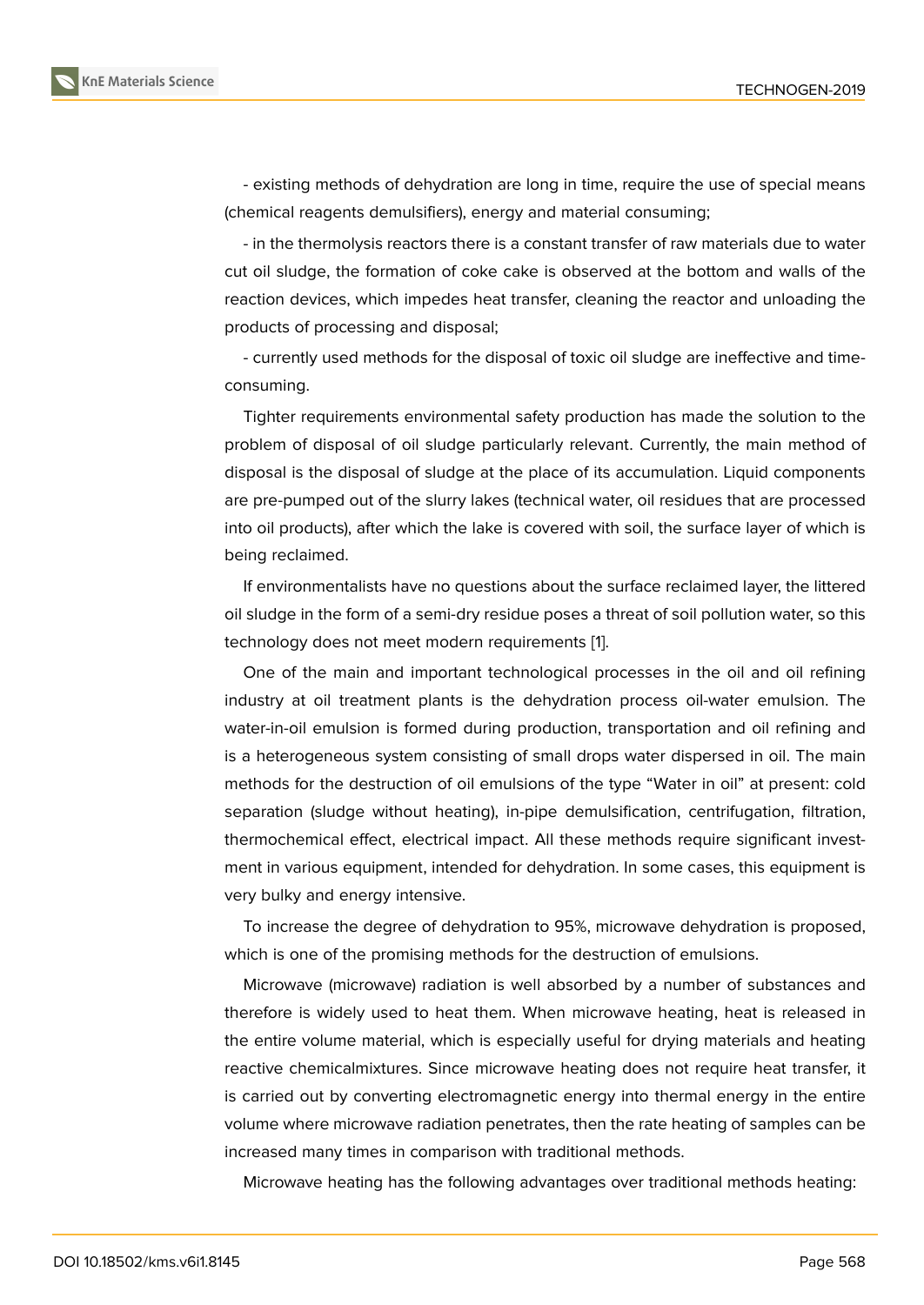- heating the entire volume of the sample, and not from the surface;

- selective heating, depending on the material of the sample;

- fast on and off heating;

- high heating rate (several hundred <sup>∘</sup> C / min against characteristic ∼ 10 <sup>∘</sup> C / min for devices);

- uniform distribution of active components in the volume of block carriers; - selflimiting reactions (e.g. drying).

All these advantages allow in some cases to significantly accelerate the chemical and thermal processing of substances and to obtain qualitatively new effects and materials.

The mechanism of dielectric heating of materials by microwave energy is based on the phenomenon of dielectric polarization - movement within certain limited limits bound electric charges - dipoles. Under the influence of an external variable electromag- of a magnetic field in the material, their vibrational movement and reorientation occurs, as a result which conductivity and bias currents occur.

The combination of both phenomena and provides heating the material. In 1986, Wolf N.O. patented a method for dehydrating water-oil emulsions when exposed to microwave radiation [2, 3].

A distinctive feature of electromagnetic treatment from other thermal methods is the occurrence of bulk heat sources in oil sludge. Due to dielectric losses in the medium, the energy of electr[om](#page-3-1)[a](#page-3-2)gnetic waves is converted into thermal energy, resulting in temperature increase, decrease in fluid viscosity. Studying the effects of electromagnetic

fields on oil media are devoted to the theoretical and experimental work of F.L. Sayakhova, V.S. Khakimova, N.Sh. Imasheva, R. M Bashirova, G.M. Panchenkova, L.K. Tsabek A.G. Martynen Co., V.P. Tronova, Kovaleva L. A, G.G. Stresty, L. Homer, Jr. Spenser, R.N. Snow, J.E. Bridges et al. [2, 4–12].

The company "Imperial Petroleum Recovery Corp." (USA, Stafford) has developed a microwave system for the processing of difficult to destroy stable emulsion oil sludge.

Emulsion oil sludge enters the uni[t a](#page-3-1)[t](#page-3-3) [a t](#page-4-0)emperature of 26–65 <sup>∘</sup> C, is exposed microwave treatment to create differences in surface tension and phase viscosity,as a result, subsequent separation of the emulsion into phases is accelerated by centrifugation and upholding. After separation, the oil phase is sent for further processing, water phase - to treatment facilities. The degree of oil recovery at this unit is about 98%. Increased plant productivity achieved by parallel placement several models. Such industrial plants are already operating at Exxon's refineries Mobil "(USA, California).

In OJSC Tantalum (Saratov) in 1994–2000 designed and manufactured microwave plants where spent oil sludge disposal tests were carried out from drilling fluids and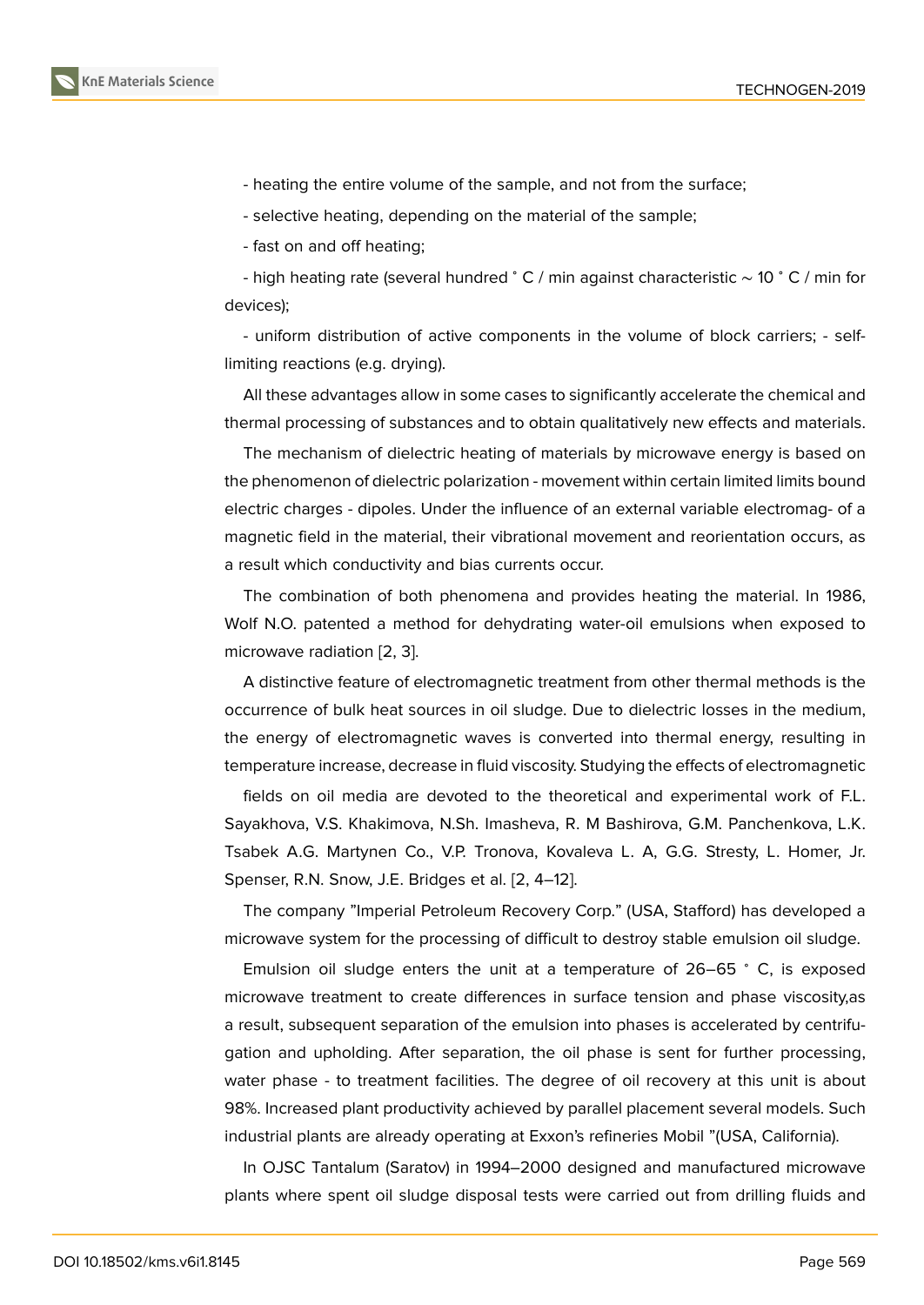

other waste drilling oil and gas wells, the destruction of water oil emulsions. Using microwave heating toxic waste components immobilized in cement matrices and stored in the annulus of the well, drilling waste is disposed of in the form of a cheap cement slurry.

Microwave heating has significant advantages over traditional methods, so the design and creation of microwave processing of oil-water emulsions is an urgent scientific and technical task.

## **References**

- <span id="page-3-0"></span>[1] Minigazimov, N. S., Rasvetalov, V. A. and Tarraf, A. (2010). Technique and Technology for the Disposal of Oil Waste. Ufa: Gilem, p. 316.
- <span id="page-3-1"></span>[2] Minnigalimov, R. Z. (2011). Development of Technology for the Processing of Oil Sludge Using RF Energy and Microwave Electromagnetic Fields. (PhD dissertation, Bashkir State University, 2011).
- <span id="page-3-2"></span>[3] Shakirov, A. S. (2007). Improving the Efficiency of the Microwave Heating Device for Field Separation Systems Oil-Water Emulsions. (PhD dissertation, Kazan State Technical University, 2007).
- <span id="page-3-3"></span>[4] Valeev, M. D., Bril, D. M. and Minnigalimov, R. Z. (1997). Modern Methods of Processing Barn Sludge. In *Scientific and Technical Problems of the Fuel and Energy Complex of the Republic of Bashkortostan: Sat. scientific tr.* Ufa: Foundation for the Promotion of Scientific Research, pp. 121–131.
- [5] Kovaleva, L. A., *et al*. (2010). Destruction Study Oil-Water Emulsions in the Electromagnetic Field of the High and Microwave Ranges. Multiphase Systems: Nature, Person, Society, Technology: Thesis. Doc. Conf. Ufa: *Oil and Gas Business*, pp. 107–108.
- [6] Kovaleva, L. A., Minnigalimov, R. Z. and Zinnatullin, P. P. (2010). Oil Sludge Processing Technology with Changing the Microwave Electromagnetic Field. *Uralekologiya. Industrial Safety: Mater. XV special Exhibitions*, Ufa, pp. 152–155.
- [7] Kovaleva, L. A., *et al*. (2010). High-frequency Electromagnetic Technologies in Oil Production. *Innovative technologies of the Republic of Bashkortostan*, issue 6, pp. 47–54.
- [8] Sayakhov, F. L., Kovaleva, L. A. and Galimbekov, A. D. (1997). The Effect of a High-Frequency Electromagnetic Field on Multicomponent Systems. *Magnetic Hydrodynamics*, vol. 33, issue 3, pp. 356–364.